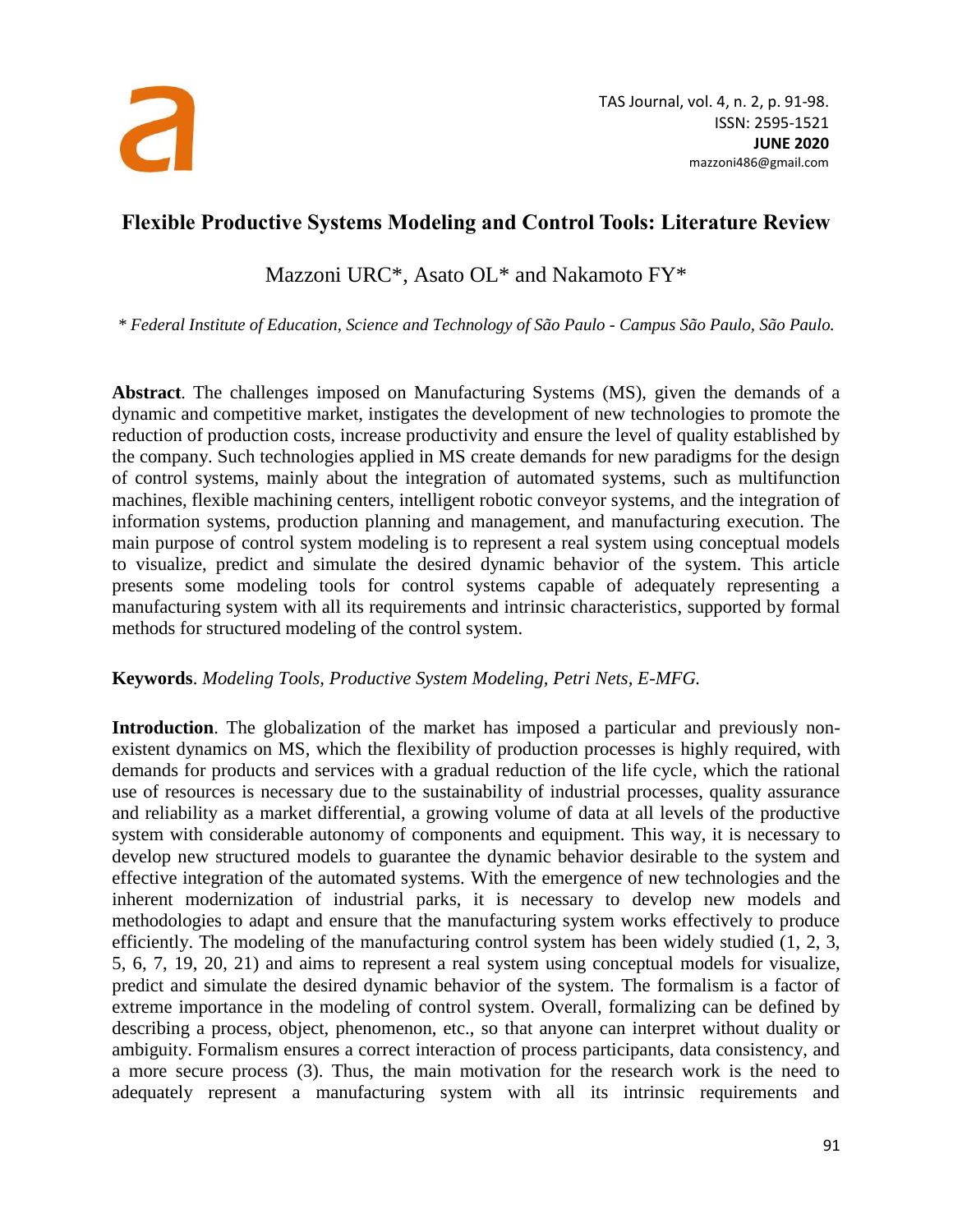

characteristics supported by formal methods and tools for structured modeling of the manufacturing control system.

**Flexible Manufacturing System - FMS**. A manufacturing system can be defined as a set of people, machines, equipment, tools and other devices that perform activities with the same objective, transforming an input resource (raw material, material) in a final output product with value added, or the provision of service (8, 9). FMS generally consist of autonomous workstations with a high degree of integration. These stations are interconnected by a material handling, transport and storage system. It is used a central computer to control and monitor the various activities that occur in the system, determining the route of the various parts to the appropriate stations by controlling the operations previously programmed in the different stations (8). In FMS a large number of activities occur in parallel and concurrency, sharing finite resources and making it difficult to implement the system when compared to sequential systems.

**Control System Modeling**. A model, in engineering, can be defined as an abstraction of reality, or a simplified representation of a system with the intention of studying it. To be able to represent a real-world system and draw conclusions about a particular application, a detailed model is necessary. The models should consider the representation of all components involved in the system as entities, attributes, activities, events and states (9, 10). As real-world models tend to be complex because of the large number of information, computational tools are often used to run models and simulations. Computational tools revolutionized the industry, provided several benefits such as improved corporate management, increased production and reduced development costs and projects. Therefore they are widely used in industries to achieve high level of global competition. In the present work some tools were studied with the objective of selecting the tools that can be useful for manufacturing control system modeling.



Figure 1: Conceptual model of control system (9, 10).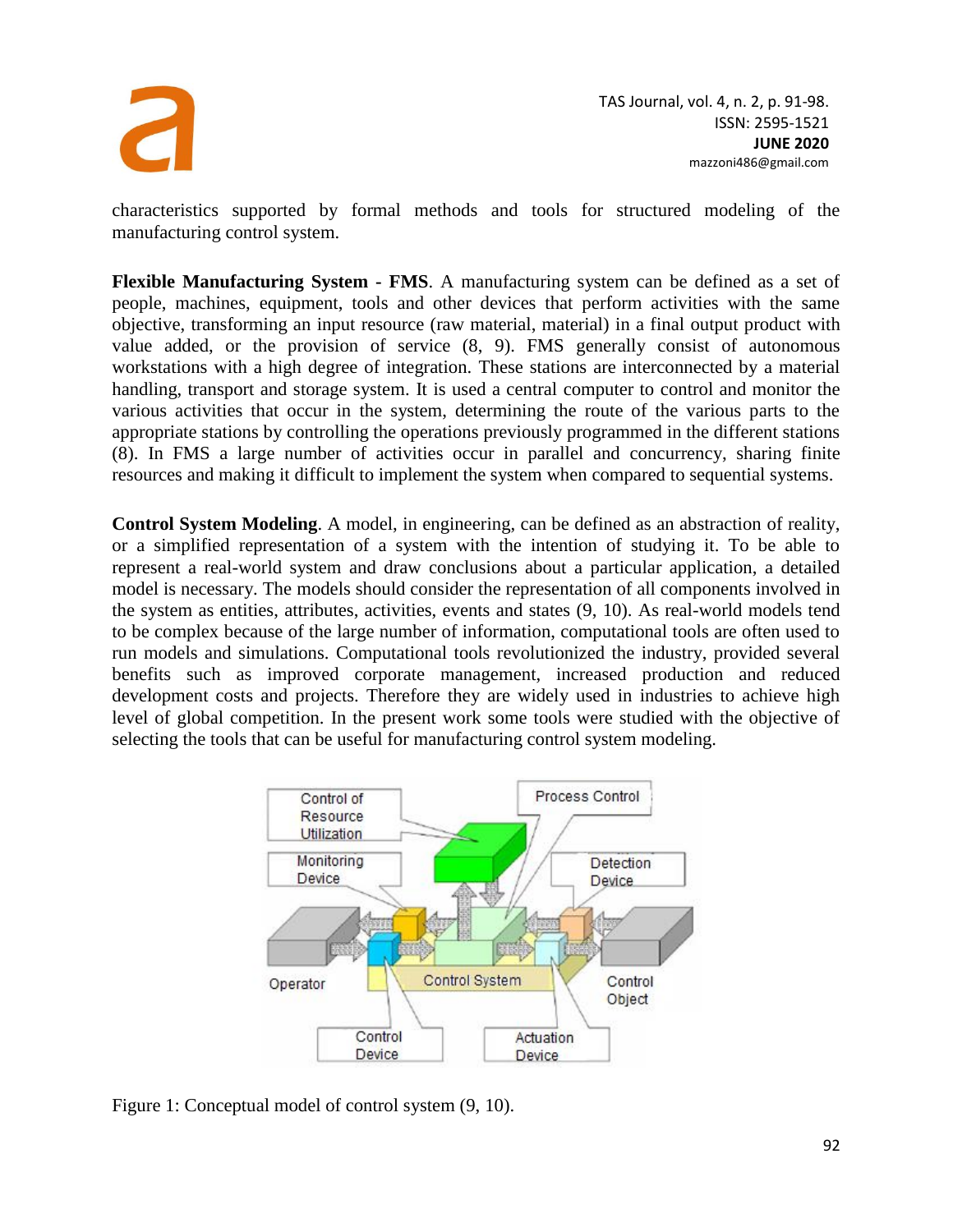

**Unified Modeling Language - UML**. The UML is an object-oriented tool for modeling information systems, has a standardized language for modeling, with vocabulary and rules originally focused on the conceptual and physical representation of a software system, which can be used in business modeling and systems in general (11, 12). The UML is suitable for modeling systems, which can include corporate information systems to be distributed to web-based applications and even real-time embedded complex systems. The current version 2.5 of the UML has fifteen diagrams divided into two categories: Structural (seven diagrams) and Behavioral (eight diagrams). Figure 1 illustrates the division of UML diagrams.



Figure 2: UML diagrams (12).

Structural diagrams are related to the structural aspect both from the point of view of the system and of the classes. They exist to visualize, specify, construct and document the static aspects of a system, in other words, the representation of its skeleton and structures (11). Behavior diagrams show the dynamic behavior of objects in a system, including its methods, collaborations, activities, and states. The dynamic behavior of a system can be described as a whole host of changes that occur over time. The behavior diagrams provide a high-level abstraction for the system's functionalities (12).

**Petri Nets - <b>PN**. It is the result of Carl Adam Petri's 1962 thesis; the thesis presented the PN as a mathematical formalism to describe the relationships between conditions and events in asynchronous systems in computers and communication protocols. The PN is a graphical and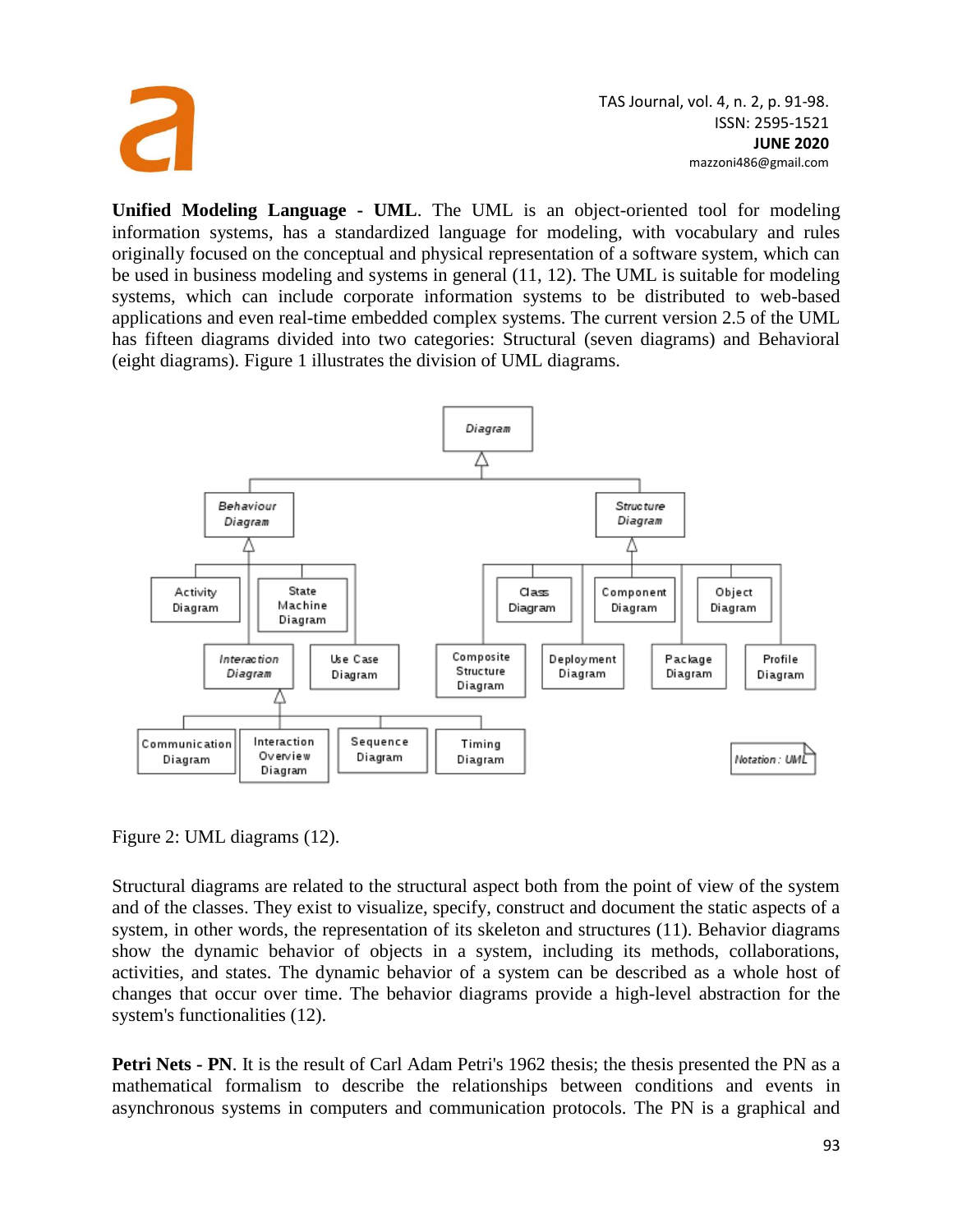

mathematical tool that adapts well to a large number of applications such as: evaluation of performance, analysis and formal verification in discrete systems, communication protocols, control of manufacturing workshops, design of real-time and/or distributed software, information systems, transportation system, logistics, database management, interface man-machine and multimedia (14). The PN as a graphical and mathematical representation technique provides a uniform environment for modeling, formal analysis and systems design to Discrete Event System (DES) (15). Overall, a PN is a directed bipartite graph composed by place (represented graphically by a circle or ellipse), transition (represented by a rectangle or bar) and oriented arcs connecting the places with transitions and vice versa. The arcs can have a weight to assign a characteristic to the marking as shown in the figure 2 (a). The dynamics of a system is represented by the marking concept that associates to each place a set of marks (represented graphically by points) that indicate the current state of the system and the concept of the transition trigger that establishes rules for the evolution of the marking. The mark dynamic evolution of a PN is defined by the number of tags and their distribution in the graph, which is changed with the PN transitions trigger, as shown in the figure 2 (b). When a transition fires, it removes the marks from the places of entry (precondition) and creates new marks at the exit places (postcondition).



Figure 3: (a) Graphical representation of the elements of the PN, (b) Transition trigger dynamics.

**Enhanced Mark Flow Graph- E-MFG**. The MFG (Mark Flow Graph) modeling tool is an interpreted net derived from Petri Nets (13, 16, 17) developed for the modeling and control of systems. The MFG, in addition to representing the dynamics of the system's operation, allows the representation of external elements as control signals and also allows the dynamic representation of situations such as: asynchrony, parallelism, competition and interlocking (1). The E-MFG modeling tool includes the individual marks and structural elements of the MFG (Mark Flow Graph) (18) and allows the manipulation of tags with attributes without, however, escaping from the conventional elementary net model. It has the ability to model and control changes in brand information and selection of tasks associated with boxes (9, 21). In E-MFG the marks are accompanied by a vector of attributes that guarantee their individuality. To these attributes can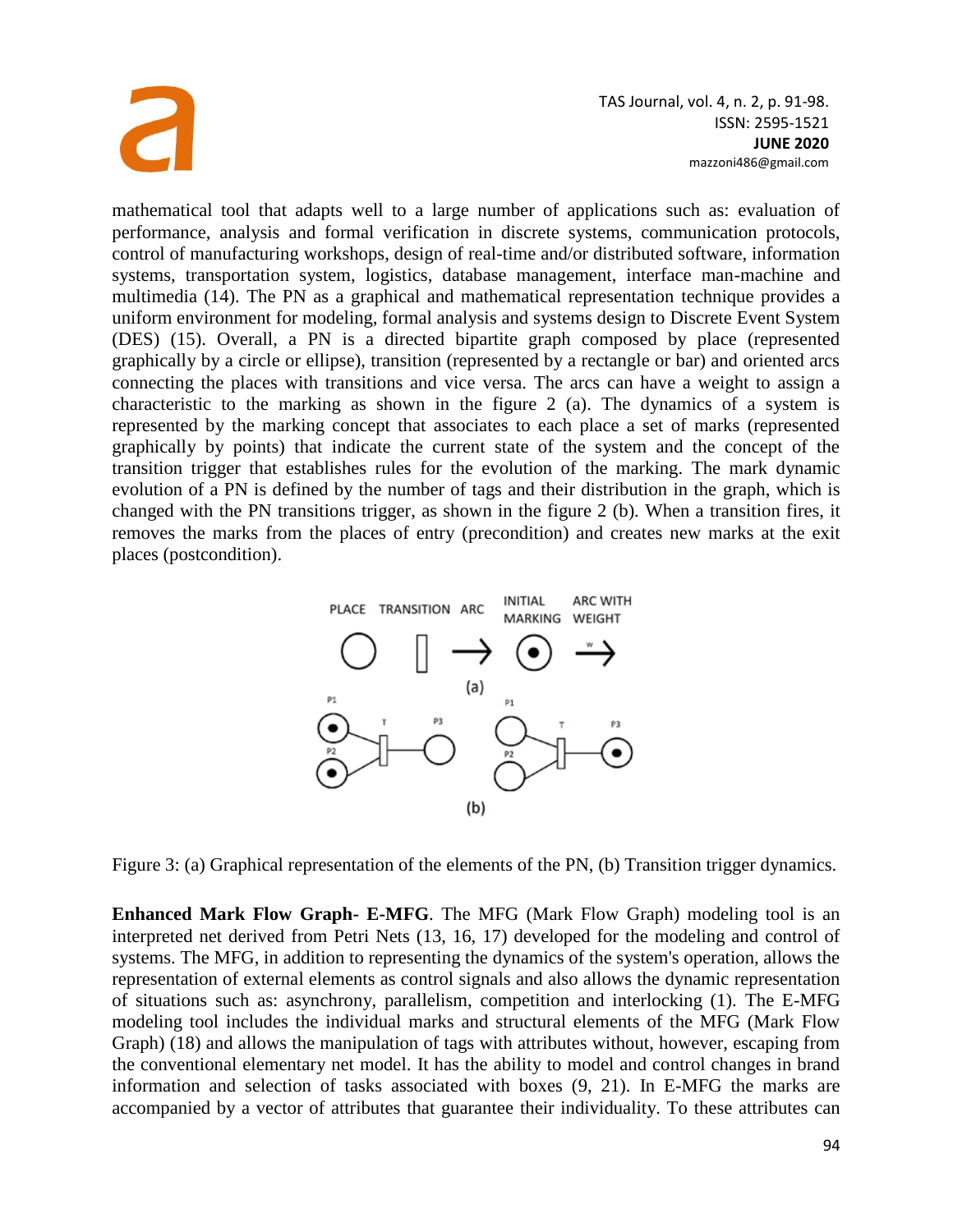

be associated diverse information regarding the product, the process and the control. The zero attribute means absence of these attributes (2).



Figure 4: E-MFG basic elements.

**Production Flow Schema - PFS**. It is a tool that allows constructing a conceptual model at a relatively high level of abstraction without considering the dynamics of the system (2, 18). The PFS has three basic elements as shown in the figure 4: active element or activity (they are elements that carry out the action); passive element or distributor (they are elements that present the state in which the object that undergoes the action is) and oriented arcs (they are elements that associate activities to the distributor and vice versa). The PFS takes advantage of the fact that systems can be modeled with a set of activities, which perform a process or a function in the items, by a sequence of activities and distribution steps that, in turn, perform the flow items through the system or process. The modeling procedure in PFS is based on applying the technique of successive refinement, in order to gradually and naturally insert the detail of the process in the model. The PFS, unlike the PNs, do not have markup and it attends the characteristics of DESs as: sequence, parallelism, synchronization, competition and resource sharing, as shown in the figure 4.



Figure 5: Structural elements of PFS adapted (5).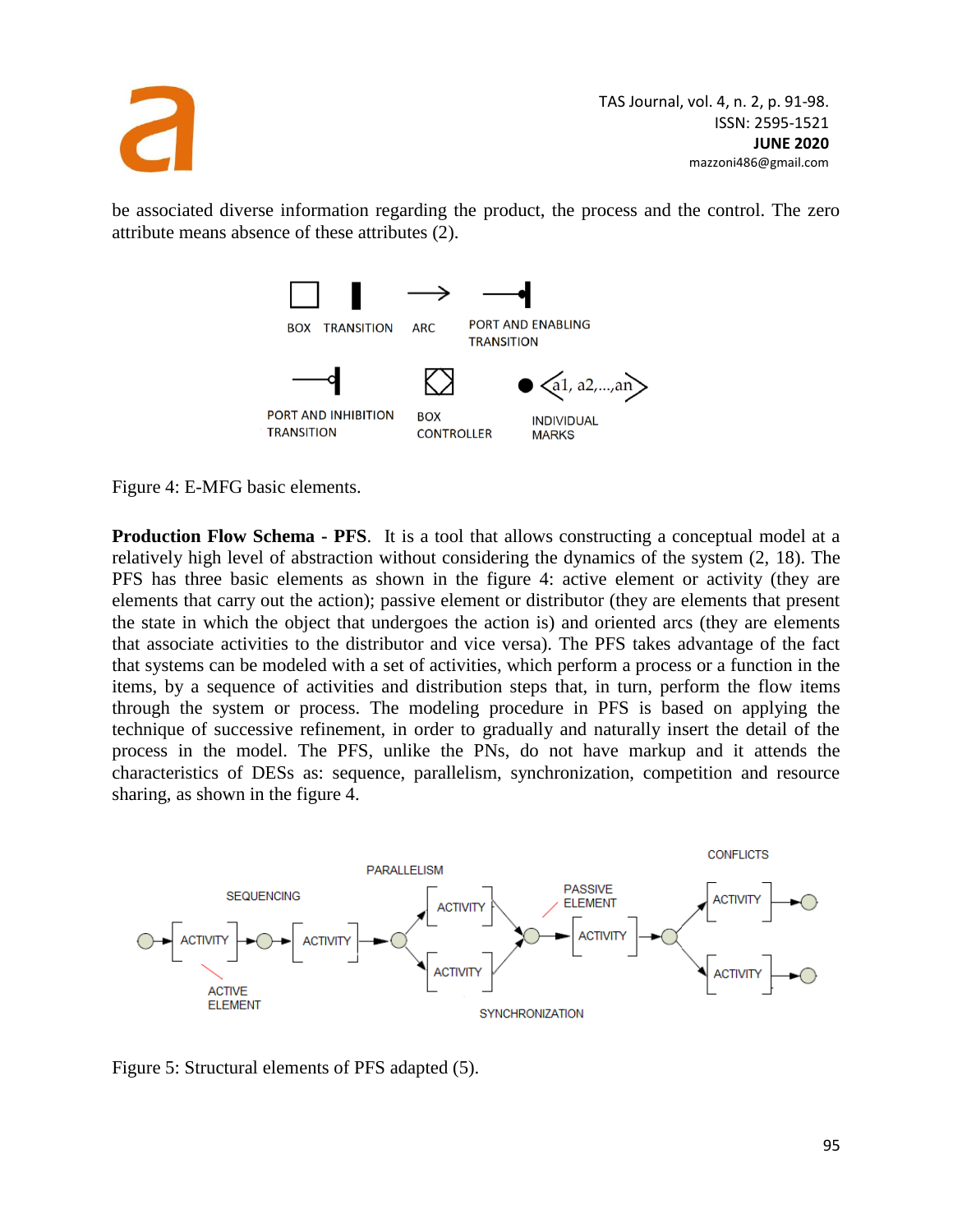

**PFS/E-MFG Methodology**. The PFS/E-MFG methodology is based on the methodologies of top-down project and on the hierarchical structured approach through successive refinement (1). The activities and distributors of the high-level model in PFS are replaced by a detailed network in PFS or E-MFG, and in the more detailed level of the project, the net must have only E-MFG models to be implemented. The use of this methodology allows a conceptual model with natural language of easy understanding, such as PFS, to become a formal model developed in E-MFG at the lower levels.



Figure 6: Methodology PFS/E-MFG (2).



Figure 7: Application example of modeling tools.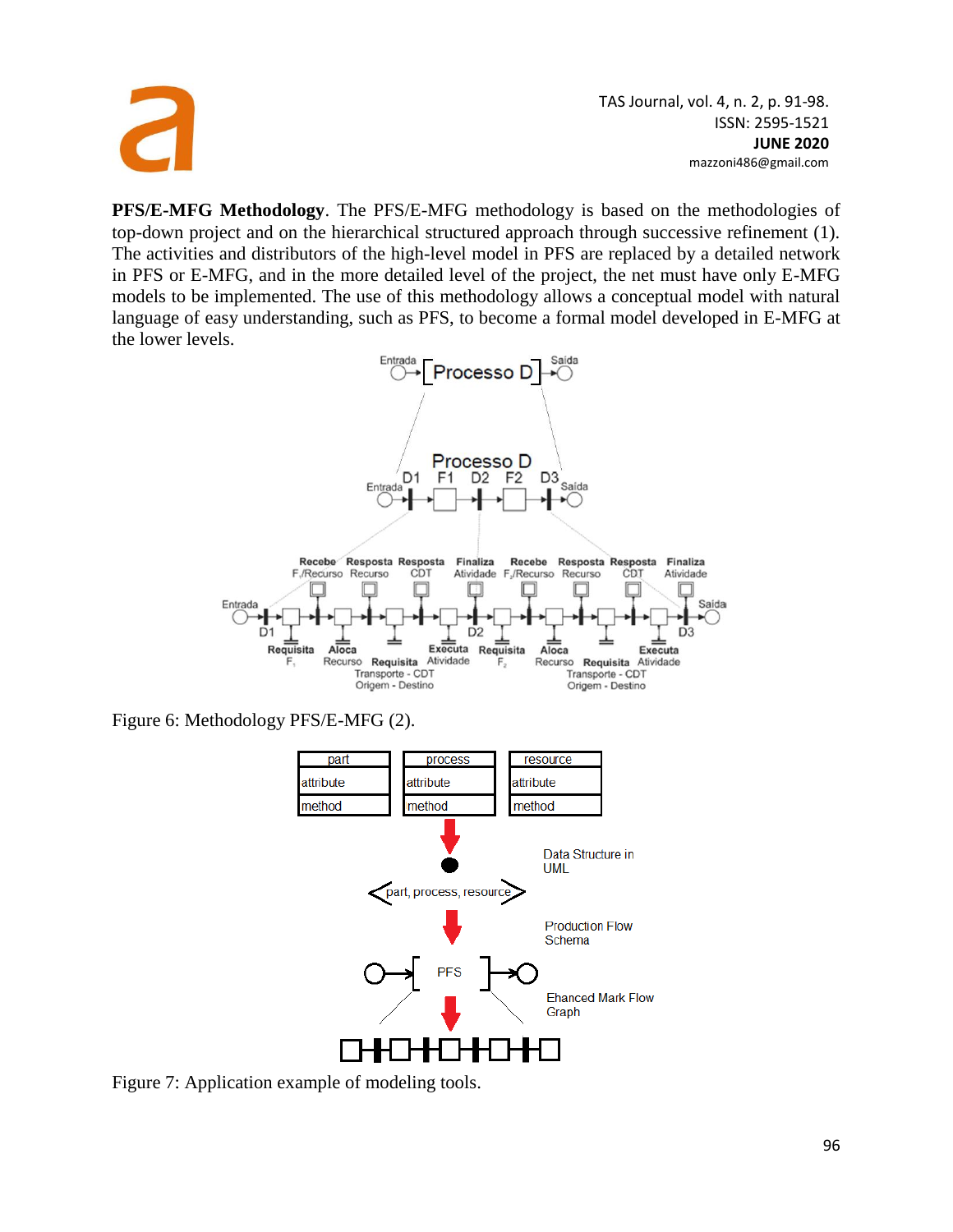

**Conclusion**. In the present work, some control system modeling tools were studied with the objective of selecting the tools that can be useful for modeling FMS. To perform the requirements survey and the interaction between the elements of the control system, the tool Unified Modeling Language is going to be used (11), what offers a standardized graphical language that allows the visualization, specification, construction and documentation of the elements that compose a manufacturing system in the step of surveying specifications and requirements. Considering the research project, the next step will be the improvement of the modeling tool of the UML data structure to the PFS / E-MFG methodology.

**Acknowledgments.** The authors thank CAPES, IFSP, UNILA and PTI for their support.

## **References.**

(1) Miyagi PE. Programmable Control- Fundamentals of systems control to discrete events. São Paulo: Ed. Edgard Bluncher Ltda, 1996.

(2) Santos Filho DJ. Design aspects of productive systems. Thesis [free teaching]-Escola Politécnica da Universidade de São Paulo, São Paulo, 2000.

(3) Villani E. Modeling and analysis of supervisory systems. Thesis [PhD]– Escola politécnica da universidade de São Paulo. São Paulo, 2004.

(4) Matsusaki CTM. Distributed control systems modeling and collaborative production systems. Thesis [Phd]- Escola Politécnica da Universidade de São Paulo, São Paulo, 2004.

(5) Morales RAG, Melo JIG, Miyagi PE. Diagnosis and treatment of faults in productive systems based on Bayesian networks and Petri Net. IEEE International conference on automation science and engineering, 2007, Case 2007, pp. 357-362, 2007.

(6) Nakamoto FY, Santos Filho DJ, Miyagi PE. Resource allocation control in flexible manufacturing systems using the deadlock avoidance method. ABCM Series in Mechatronics, pp. 454-460, 2008.

(7) Asato OL, Pessoa MAO, Junqueira F, Santos Filho DJ, Okamoto Junior J, Miyagi PE. Using the enhanced - mark flow graph for dynamic resource allocation in distributed manufacturing. International Journal of Computer Integrated Manufacturing, Vol. 29, pp. 1-14, 2015.

(8) Groover MP. Automation, production systems, and computer-integrated manufacturing. New Jersey: Ed. Prentice-Hall, 2011. pp. 43-60.

(9) Santos Filho DJ, Nakamoto FY, Junqueira F, Miyagi PE. Task control of intelligent transportation vehicles in manufacturing systems. Mechatronics Series 1: Intelligent transportation vehicles, Vol. 1, Dubai: Bentham Science Publishers, pp. 146-169, 2011.

(10) Nakamoto FY. Modular control system design for production systems. Thesis (doctoral)- Escola Politécnica da Universidade de São Paulo, São Paulo, 2008.

(11) Booch G, Rumbaugh J, Jacobson I. The unified modeling language user guide, 1999.

(12) OMG. OMG Unified modeling language. Version 2.5 (2015).

(13) Murata T. Petri Nets: Properties, analysis and applications. Proceedings of the IEEE, pp. 541-580, 1989.

(14) Cardoso J, Valette R. Petri Nets. Florianópolis: Editora da UFSC, 212p,